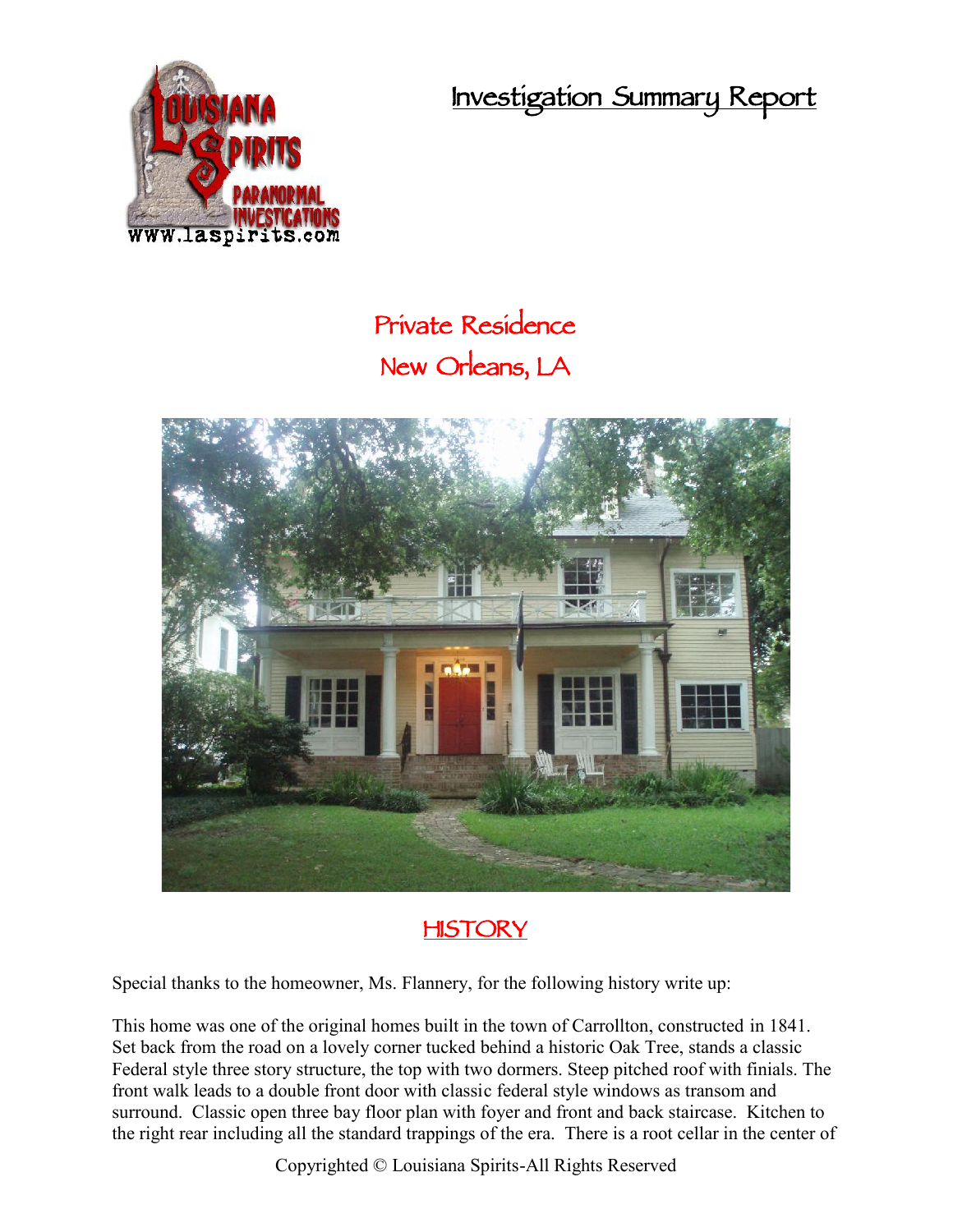the home which is approximately four feet under grade. Its surface is cement. There is an addition to the right side of the property making it appear to be a five bay classic, but was a common addition to "even" out the easement portion of the property in reference to the new paved roads. Still a Federal three bay home, it boasts 4,600 square feet of living area with 600 square feet of unlisted storage space in the eaves and an addition for purposes of modern day laundry.

From research, the initial owners were the Hayes Family. Lundy Ryan (Hayes) is still alive and lives on State Street Drive in New Orleans. She brought her aging parents to the house to see it in March of 2007. They recalled playing in the house when they were very young children. They are in their late 80's now. Their parents lived in the house. We were informed that Mr. Hayes (the original owner) died in one of the upstairs bedrooms. The Burke family were the next owners. Mr. Burke was the head of NOPSI, which was the city services company for New Orleans at the time. The old man hole cover outside still reflects that name even though it's been defunct for some time. The Burkes raised four daughters and two sons in this house. Mr. Burke died here, then in 2001, Mrs. Burke died in the upstairs master bedroom, she was only 70. Her children were grown and none of them wanted the house to live in, so they sold it in 2002 to the Beatty family. The Beatty's worked for the Times Picayune and had children at Lusher, as we do. After Hurricane Katrina, they relocated to Atlanta where they still reside. We purchased the home February 22, 2007 and have lived here since. The home was in severe disrepair and we have completed massive renovations to both plumbing and electrical systems. Completion on all renovations is expected to be complete within the next year.

## **ACTIVITY**

Reported activity by the homeowner:

-Root Cellar has a heavy, draining feeling in it.

-Tingling feelings and ears clogging happen in several places throughout the home.

-Feeling of being followed or watched in the stairwells.

-Third floor lights turn on when they are off, dining room light goes on and off frequently and in front of the homeowners.

-Circular floating lights appear randomly on the 2nd floor hall closet door.

-Things come up missing all of the time,, only to be found in a prominent location soon after.

-Dog terrified of second floor.

-Strange sounds and smells.

-Strange illnesses and lack of energy in all of us on a more regular basis.

- Mrs. Flanery-Loupe has been lightly touched on the left shoulder several times in the master bedroom.